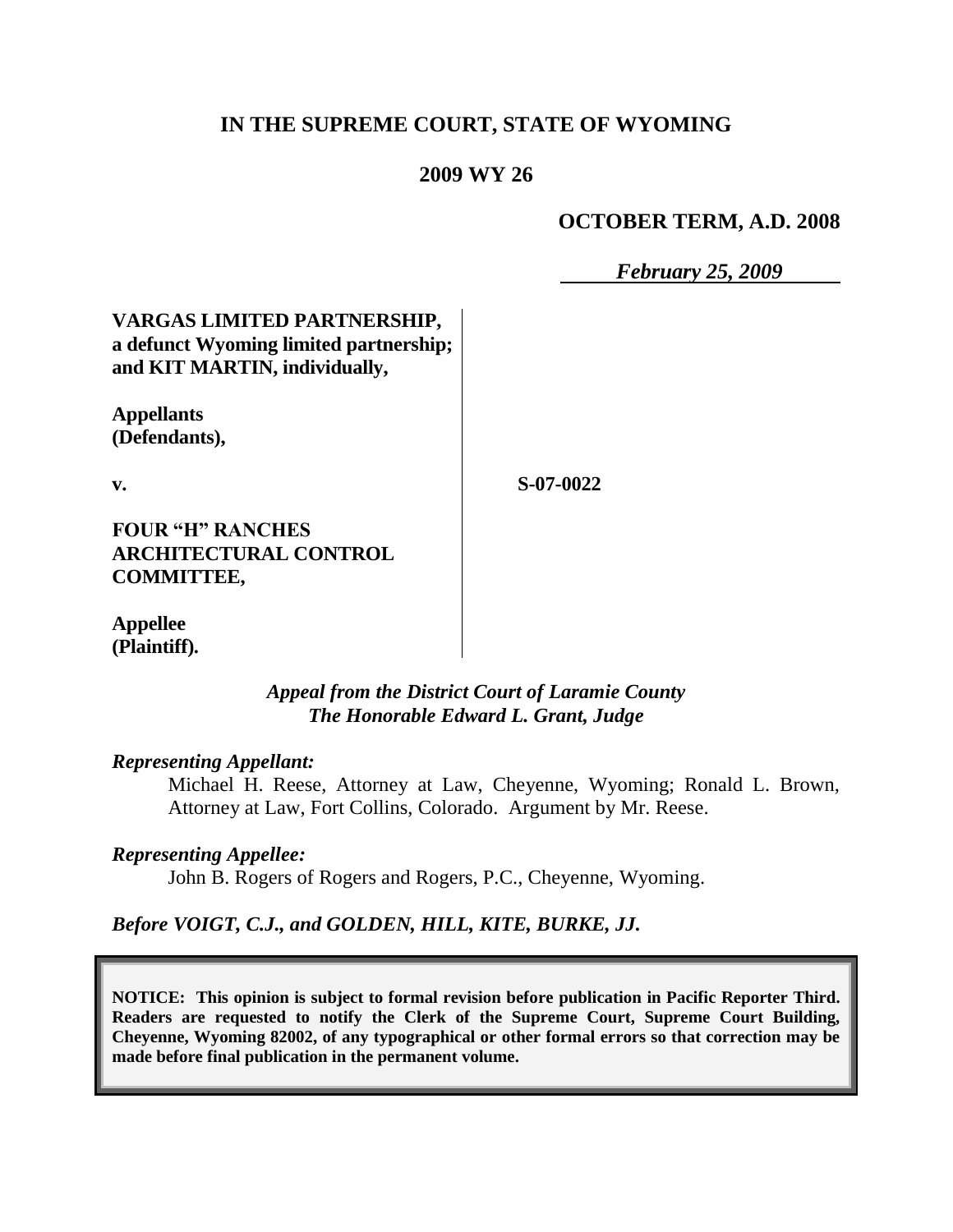#### **GOLDEN**, Justice.

l

[¶1] Four "H" Ranches Architectural Control Committee (ACC) brought suit on behalf of adjoining landowners in a residential subdivision located in Laramie County, Wyoming, to enforce the subdivision"s declaration of protective covenants and enjoin the construction or improvements of several buildings by Vargas Limited Partnership, a defunct Wyoming Limited Partnership, and Kit Martin, individually (hereinafter referred to collectively as Martin), on their property in the subdivision. After the district court denied Martin"s motion to dismiss, which asserted that the ACC was not the real party in interest, the district court conducted a bench trial and entered an order upholding the enforcement of the subdivision's declaration of protective covenants, permanently enjoining Martin's construction of any buildings or improvements not consistent with plans and specifications submitted to and approved by the ACC, and requiring the removal of the incompletely constructed buildings designated as Building A prime, Building A double prime, and Building B from Martin"s property. Martin appeals the district court's order. We affirm.

#### **ISSUES**

[¶2] Martin presents, and ACC accepts, this statement of the issues:

I. Whether the District Court erred when it ruled that [ACC] has standing/real party in interest in this case.

II. Whether the District Court erred in its conclusion of law that construction of Buildings A and A Double Prime was substantially incomplete. $\frac{1}{1}$ 

III. Whether the District Court abused its discretion when it entered its order for [Martin] to remove the buildings in question.

#### **FACTS**

[¶3] Four "H" Ranches Subdivision comprises eight parcels of approximately forty acres each in Laramie County, Wyoming. Hettich Enterprises, Inc., a Wyoming corporation (Hettich), the owner of all eight parcels in the subdivision, filed of record in 1996 a Declaration of Protective Covenants to which all eight parcels and their subsequent owners were subject. Of the protective covenants, those most pertinent to this appeal are:

<sup>&</sup>lt;sup>1</sup> Martin mistakenly designates Building A. In truth he contends that Building B and Building A double prime were complete.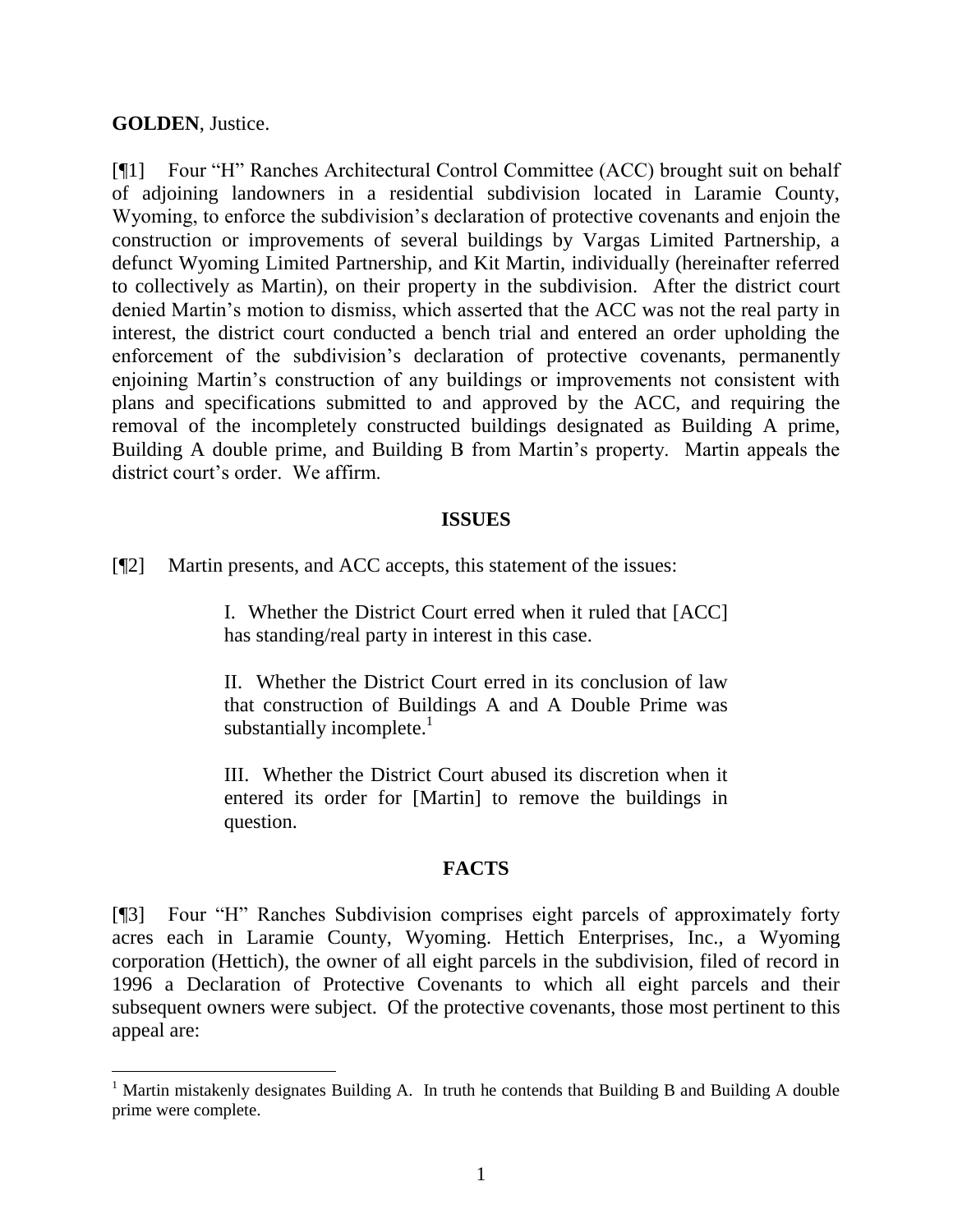1. Parcels shall consist of forty acres more or less and not more than one single family residence shall be constructed on each parcel.

\* \* \* \*

. .

8. No building shall be erected . . . on any lot until the construction plans and specifications and a plan showing the location of the structure has been approved by the architectural control committee as to quality of workmanship and materials, harmony of external design with existing structures, and as to location with respect to topography and finish grade elevation. . . . Any structure must be closed in and exterior finished within one (1) year from date of start of construction.

9. The architectural control committee shall be composed of two officers of Hettich Enterprises, Inc., and one owner of record of a parcel in Four "H" Ranches. . . . When all parcels are sold two members will be selected by owners of record and one will be a representative of Hettich Enterprises, Inc. who shall thereafter serve as the members of the committee.

10. The committee"s approval or disapproval as required in these covenants shall be in writing. In the event the committee or its designated representative fails to approve or disapprove within thirty (30) days, after plans and specifications have been submitted to it, or in any event if no suit to enjoin the construction has been commenced prior to the completion thereof, approval will not be required and the related covenants shall be deem [sic] to have been fully complied with.

11. The principal dwelling shall have a minimum fully enclosed ground floor area devoted to living purposes, exclusive of porches, terraces and garage[,] of one thousand (1000) square feet, except that where the said principal dwelling is a one and one-half  $(1\frac{1}{2})$  or two  $(2)$  story dwelling the minimum may be reduced to six hundred fifty  $(650)$ square feet of ground floor area, providing that the total living area of the one and one-half  $(1\frac{1}{2})$  or two (2) floors is not less than twelve hundred (1200") square feet.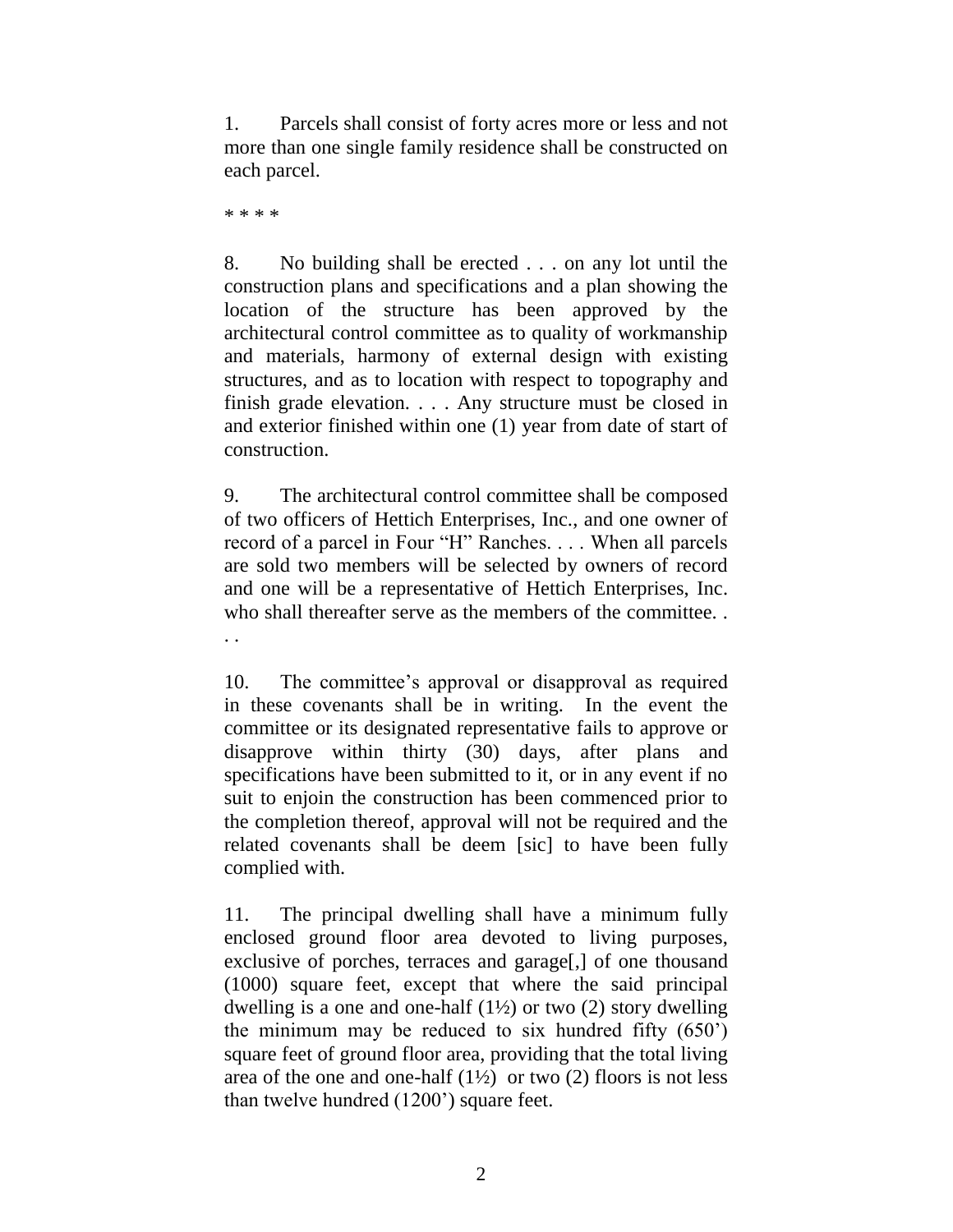\* \* \* \*

16. No noxious or offensive activity shall be carried on upon any parcel, nor shall anything be done thereon which may be or may become an annoyance or nuisance to the neighborhood.

\* \* \* \*

19. Enforcement shall be by proceeding at law or in equity, against any person or persons violating or attempting to violate any covenant, either to restrain violation or recover damages.

20. Home owners association: At such time as seventyfive percent (75%) of the total parcels are sold or under contract, a meeting of all owners shall be called and an association formed[.] From that time forward the association shall be responsible for the maintenance and operation of all common recreational facilities, enforcement of covenants and such other duties as normally are in the scope of such associations.

\* \* \* \*

22. This Declaration of Protective Covenants shall be construed to be part of the conveyance of any of the premises herein described which may be hereafter executed by any of the parties hereto or any of their grantees, heirs, executors, successors or assigns without being mentioned therein.

23. Term of Covenants: Shall run with land twenty (20) years and extend automatically . . . . A plat is attached hereto, marked Exhibit "A", covering the above described real property.

[¶4] Hettich eventually sold each parcel in the subdivision so that each parcel is now under private ownership. In 1998, Hettich sold Parcel 3 to Vargas Limited Partnership, which is now a defunct entity; Kit Martin is the sole responsible party for that defunct entity.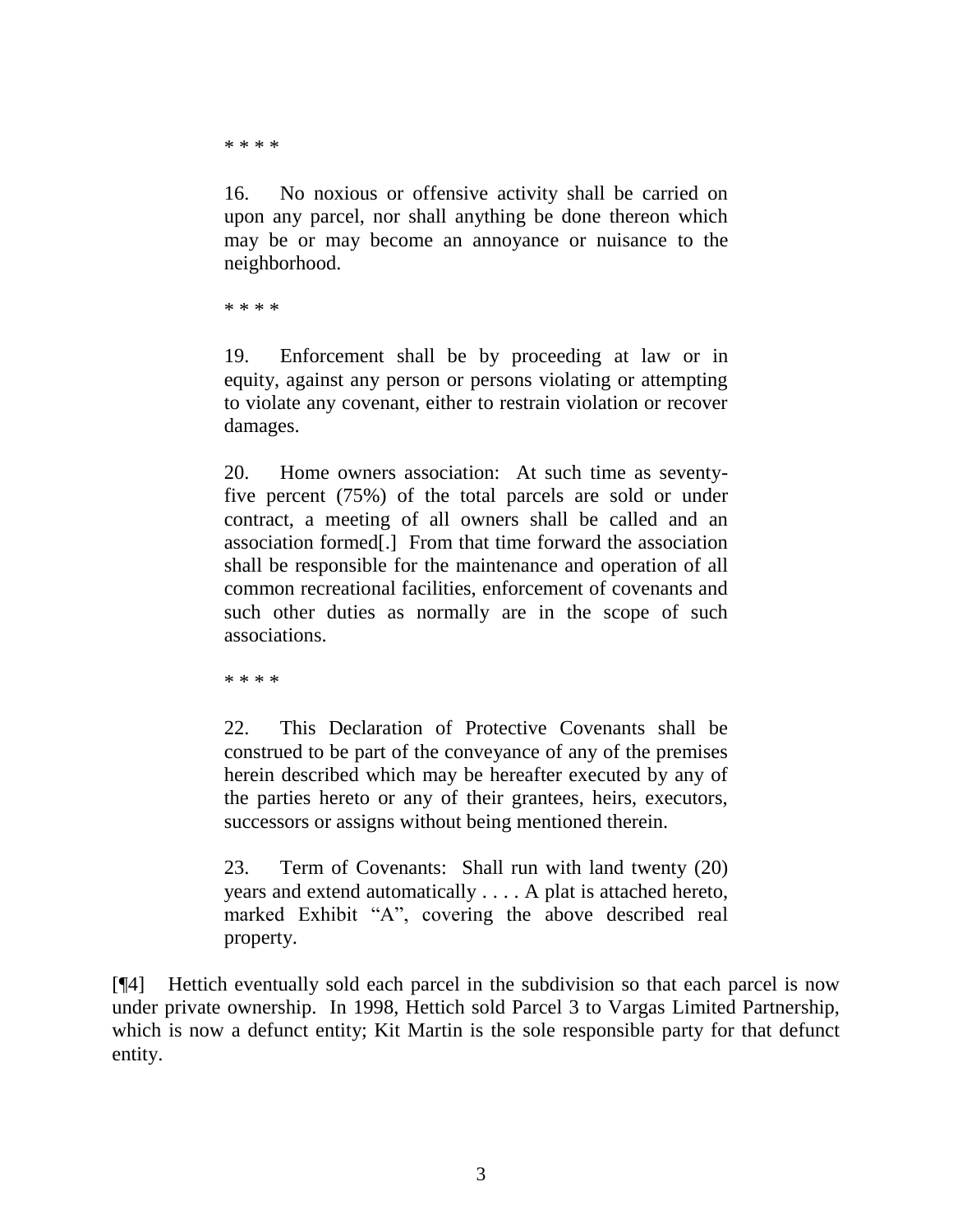[¶5] Hettich provided Martin a copy of the protective covenants, and Martin reviewed them, before purchasing Parcel 3. Martin did not submit construction plans and specifications and a plan showing the location of structures to Hettich when purchasing Parcel 3. Martin has never submitted construction plans and specifications and a plan showing the location of structures to the ACC for approval. Martin has not obtained written approval from the ACC of any construction plans and specifications and a plan showing the location of structures on Parcel 3.

[¶6] In 2000, Martin constructed three buildings on Parcel 3, namely, a main shop designated Building A, a catch-all storage building designated Building C, and a garage for a house designated Building D. Martin has not constructed a residential dwelling on Parcel 3 because it is "very hard to find a contractor." In 2005, Martin began construction of a clean shop structure designated Building A prime. At the time the ACC filed suit in late August 2006, the work remaining to be done on Building A prime included insulation, a row of skylights to fill the opening along the roofline, and some trim around one of the ends of the building. In early September 2006, after the ACC filed suit, Martin began construction on a structure designated as Building A double prime, which is to be an east wing of the main shop designated as Building A. That building is "just, basically, a wood frame;" it lacks a ceiling, windows, and doors, and is "still in a state of construction." In the middle of August 2006, a few weeks before the ACC filed suit, Martin started construction of a structure designated as Building B which is to be a barn for the storage of hay and livestock. Work remaining to be done on that building includes sheet metal on the roof, overhead doors, and trim. The structures designated as Building A prime, Building A double prime, and Building B are of pole construction.

[¶7] On August 30, 2006, the ACC filed suit against Martin to enforce the Declaration of Protective Covenants, enjoin the construction of the several buildings on Parcel 3, and to remove any existing structure not in compliance with the protective covenants. Martin timely filed an answer, generally denying breach of the protective covenants. On October 24, 2006, Martin filed a motion to dismiss the suit on the grounds that the ACC was not the real party in interest to bring the suit as required by W.R.C.P. 17(a). On October 31, 2006, the ACC filed its resistance to the motion to dismiss. On November 13, 2006, just before the start of the bench trial, the district court heard argument on, and then denied, the motion to dismiss. Following the two-day trial, the parties submitted proposed findings of fact and conclusions of law. On December 5, 2006, the district court filed its order containing findings of fact and conclusions of law in which it enjoined Martin from constructing any improvement on Parcel 3 not consistent with plans and specifications submitted to the ACC for approval as provided in the protective covenants and previously approved in writing and in which it ordered the removal of Building A prime, Building A double prime, and Building B from Parcel 3. Martin timely appealed.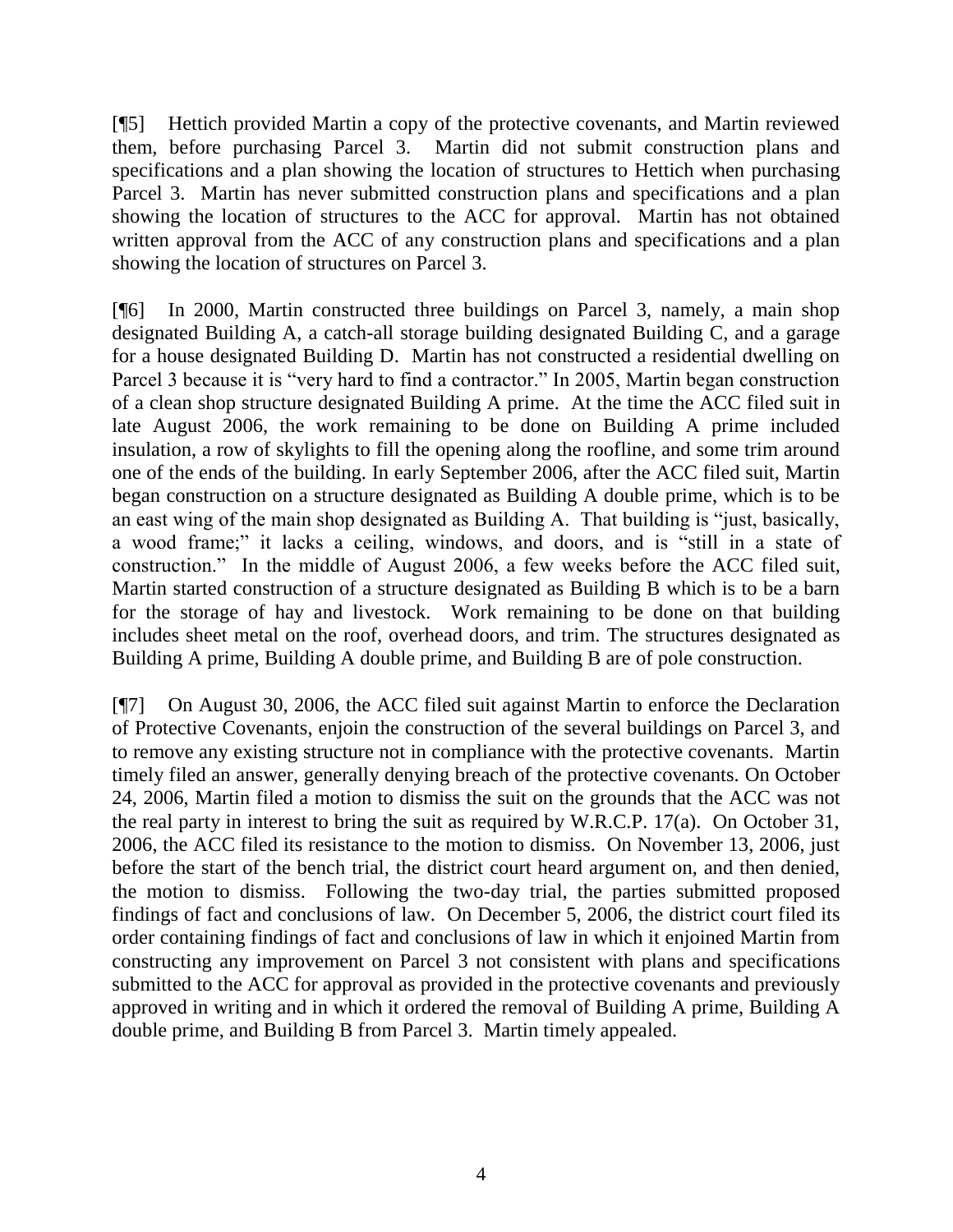### **DISCUSSION**

### **1. Standards of Review**

[¶8] In regard to Martin"s first issue, he argues that the district court erred as a matter of law when it ruled that, in light of the language of the pertinent protective covenants, the ACC was the real party in interest to bring this enforcement action. In reviewing the district court's ruling, we are required to consider the language of the pertinent protective covenants and W.R.C.P. 17(a), which states that "[e]very action shall be prosecuted in the name of the real party in interest." Because the first issue presents questions of law, we review them *de novo* without giving any deference to the district court's determinations. *Stevens v. Elk Run Homeowners' Ass'n*, *Inc.*, 2004 WY 63, ¶ 12, 90 P.3d 1162, 1166 (Wyo. 2004).

[¶9] In regard to Martin"s second issue, he argues that the district court erred when it ruled that construction of Building A double prime and Building B was incomplete. He argues that the district court's legal conclusion was erroneous and, therefore, this Court's review of that legal conclusion is *de novo*. We disagree; the district court's legal conclusion rests on the findings of fact that support it. In truth, Martin is challenging those findings of fact. We shall review this second issue applying our standard for reviewing decisions made by a district court following a bench trial:

> The factual findings of a judge are not entitled to the limited review afforded a jury verdict. While the findings are presumptively correct, the appellate court may examine all of the properly admissible evidence in the record. Due regard is given to the opportunity of the trial judge to assess the credibility of the witnesses, and our review does not entail re-weighing disputed evidence. Findings of fact will not be set aside unless they are clearly erroneous. A finding is clearly erroneous when, although there is evidence to support it, the reviewing court on the entire evidence is left with the definite and firm conviction that a mistake has been committed.

*Harber v. Jensen,* 2004 WY 104, ¶ 7, 97 P.3d 57, 60 (Wyo. 2004) quoting, *Life Care Centers of America, Inc. v. Dexter,* 2003 WY 38, ¶ 7, 65 P.3d 385, 389 (Wyo.2003). *See also Powder River Ranch, Inc. v. Michelena,* 2005 WY 1, ¶ 8, 103 P.3d 876, 879-80 (Wyo. 2005). Further, with regard to the trial court"s findings of fact,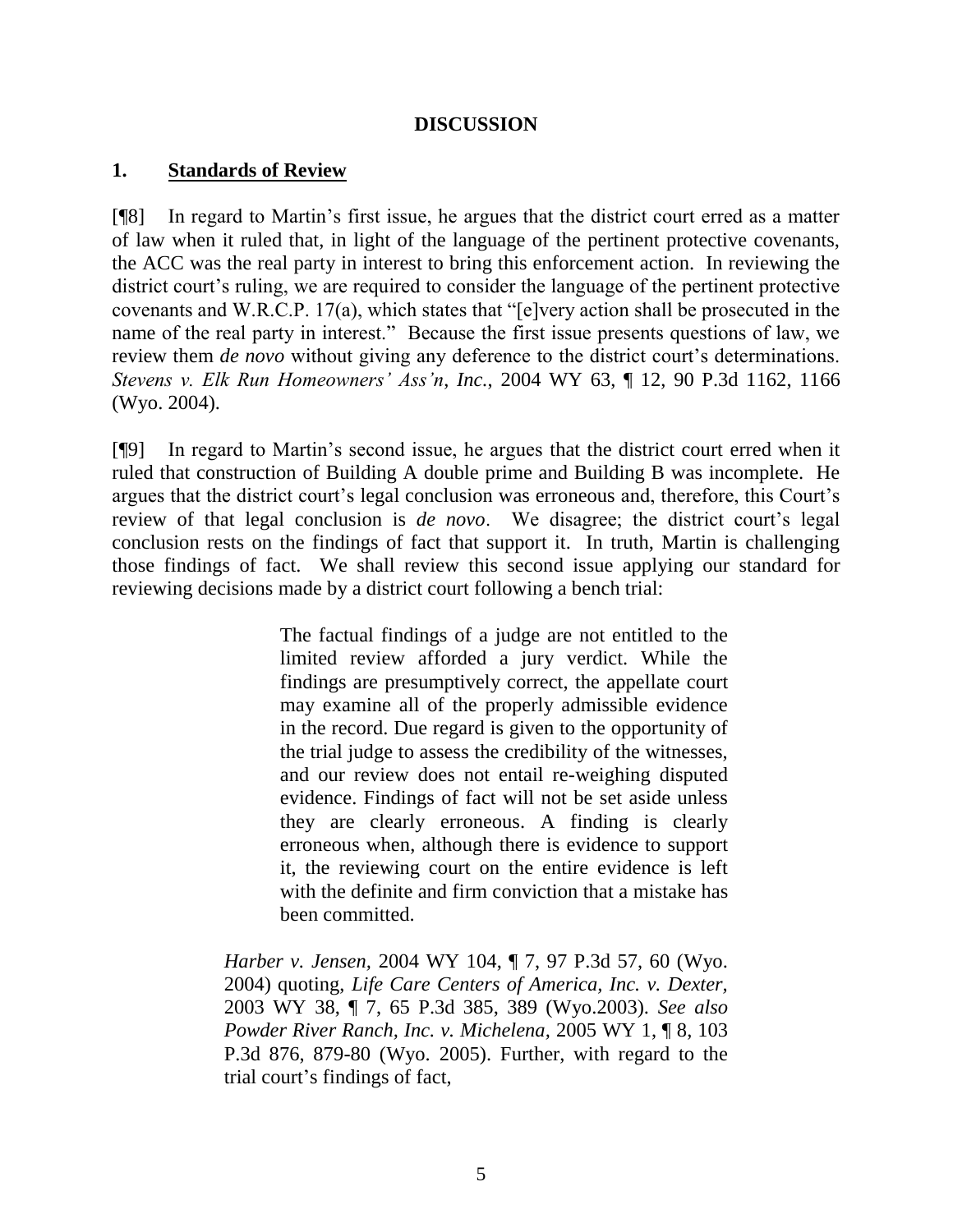we assume that the evidence of the prevailing party below is true and give that party every reasonable inference that can fairly and reasonably be drawn from it. We do not substitute ourselves for the trial court as a finder of facts; instead, we defer to those findings unless they are unsupported by the record or erroneous as a matter of law.

*Harber,* ¶ 7, 97 P.3d at 60. The district court's conclusions of law are, however, subject to our *de novo* standard of review. *Powder River Ranch,* ¶ 8, 103 P.3d at 879-80; *Double Eagle Petroleum & Mining Corp. v. Questar Exploration & Production Co.,* 2003 WY 139, ¶ 6, 78 P.3d 679, 680-81 (Wyo. 2003).

*Mullinnix, LLC v. HKB Royalty Trust,* 2006 WY 14, ¶ 12, 126 P.3d 909, 916 (Wyo. 2006).

[¶10] In regard to Martin"s third issue, he argues that the district court abused its discretion when it ordered him to remove Building A prime, Building A double prime, and Building B. Our standard of review is:

> A court does not abuse its discretion unless it acts in a manner which exceeds the bounds of reason under the circumstances. Our review entails evaluation of the sufficiency of the evidence to support the district court"s decision, and we afford the prevailing party every favorable inference while omitting any consideration of evidence presented by the unsuccessful party. Findings of fact not supported by the evidence, contrary to the evidence, or against the great weight of the evidence cannot be sustained. Similarly, an abuse of discretion is present "when a material factor deserving significant weight is ignored."

*Pahl v. Pahl*, 2004 WY 40, ¶ 6, 87 P.3d 1250, 1252 (Wyo. 2004). "We have additionally explained that "judicial discretion is a composite of many things, among which are conclusions drawn from objective criteria; it means a sound judgment exercised with regard to what is right under the circumstances and without doing so arbitrarily or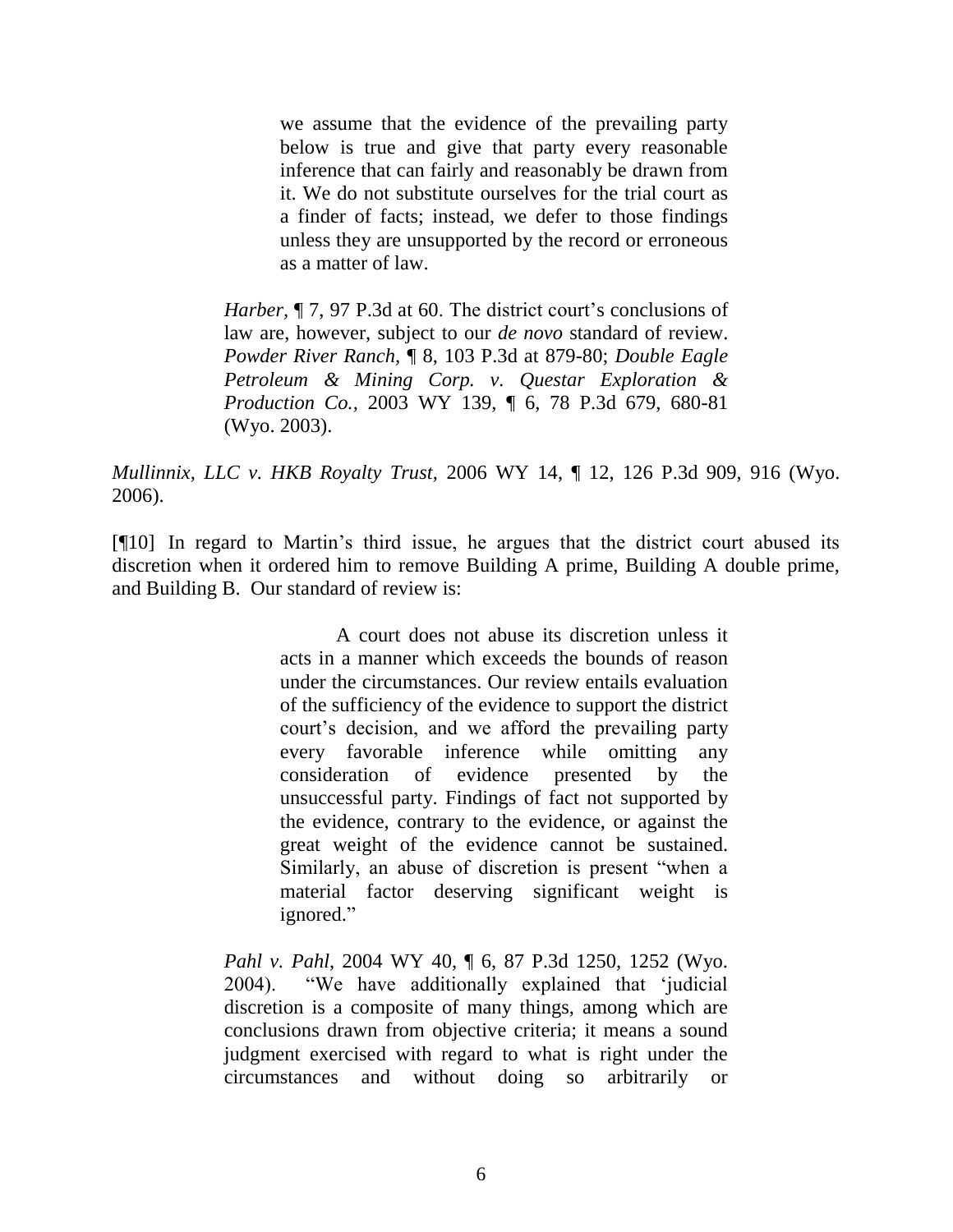capriciously."" *Id*. at 1253 (quoting *Ekberg v. Sharp*, 2003 WY 123, ¶ 9, 76 P.3d 1250, 1253 (Wyo. 2003)).

*Witowski v. Roosevelt*, 2009 WY 5, ¶ 13, 199 P.3d 1072, 1076 (Wyo. 2009) (quoting *Bingham v. Bingham*, 2007 WY 145, ¶ 10, 167 P.3d 14, 17 (Wyo. 2007)).

### **2. Real Party In Interest**

[¶11] In addressing the real party in interest issue, both parties preface their arguments by correctly noting our method of interpretation of protective covenants which control the use of land:

> Restrictive covenants are contractual in nature and are, therefore, interpreted in accordance with principles of contract law. *Goglio v. Star Valley Ranch Association*, 2002 WY 94, ¶ 23, 48 P.3d 1072, ¶ 23 (Wyo. 2002); *Anderson v. Bommer*, 926 P.2d 959, 961 (Wyo. 1996). When the contractual language is clear and unambiguous, the interpretation and construction of contracts is a matter of law for the courts. We review questions of law *de novo* without giving any deference to the district court's determinations. *Hasvold* [*v. Park Cty. Sch. Dist. No. 6*, 2002 WY 65], ¶ 11[, 45 P.3d 635, 637-38 (Wyo. 2002)].

> As with all contracts, our goal in interpreting restrictive covenants is to determine and effectuate the intentions of the parties, especially the grantor. When the language of the covenants is clear and unambiguous, we look only to the four corners of the instrument itself to determine the parties" intent. *Goglio*, ¶ 26; *Anderson*, 926 P.2d at 961. The intention of the parties is resolved within the context of the entire instrument, rather than from a single clause. *Anderson*, 926 P.2d at 961. "Where the language imposing the restrictions is clear and unambiguous, we construe it according to its plain and ordinary meaning without reference to attendant facts and circumstances or extrinsic evidence." *Id.* In general, restrictions upon the use of land are not favored and, accordingly, such restrictions will not be extended by implication. *Hutchison v. Hill*, 3 P.3d 242, 245 (Wyo. 2000). Nevertheless, when the parties' intent is clear from the plain language of the covenants, "the rule of strict construction does not apply." *Anderson*, 926 P.2d at 961-62.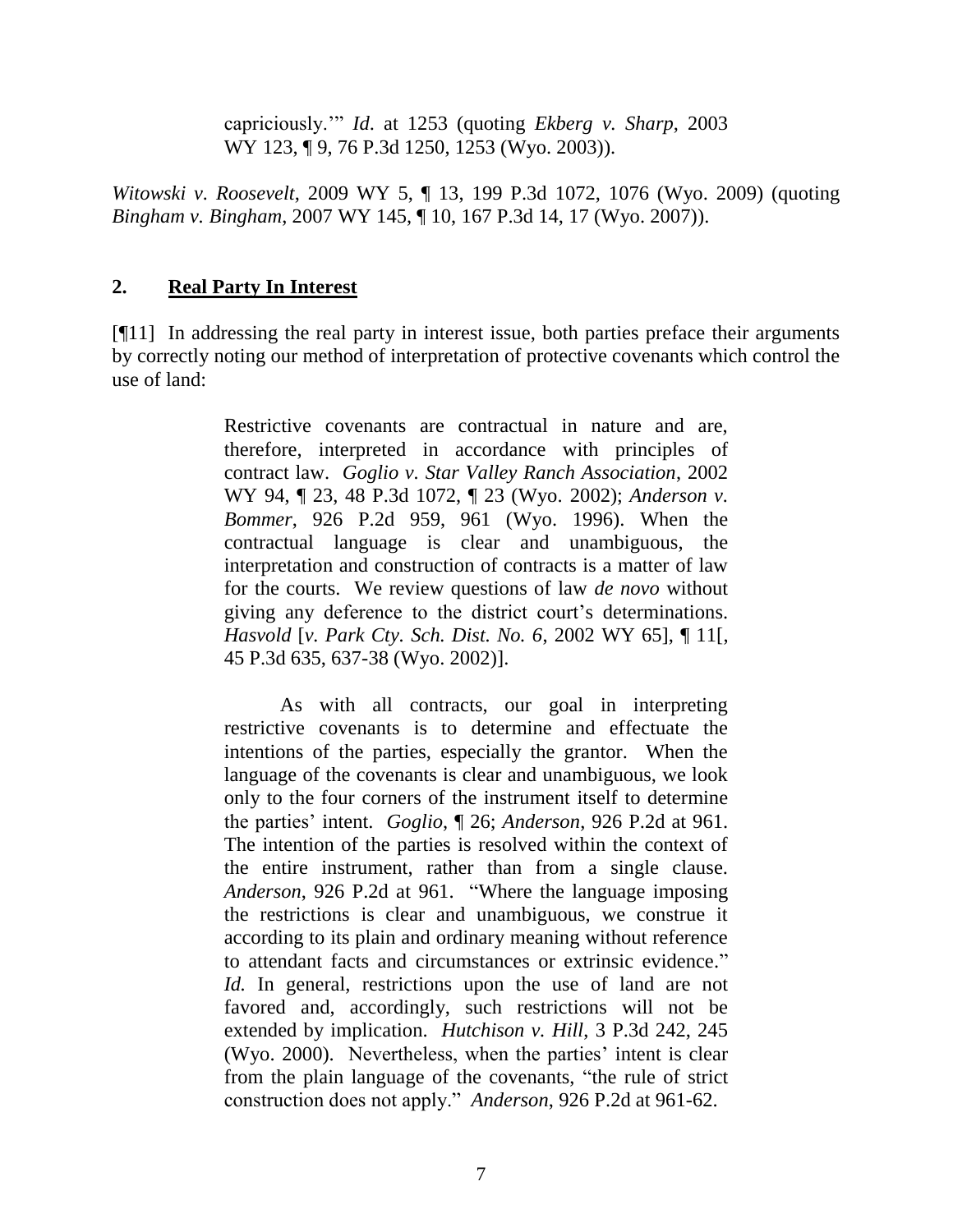*Stevens*, ¶¶ 12-13, 90 P.3d at 1165-66.

[¶12] They also correctly note some of our observations about the real party in interest requirement contained in W.R.C.P. 17(a):

> The real party in interest has been described as one who has an actual and substantial interest in the subject matter, as distinguished from one who has only a nominal interest, having reference not merely to the name in which the action was brought, but to the facts as they appear of record. Furthermore, that party must be the present owner of the right sought to be enforced and must be the party who would be benefited or injured by the judgment or the party entitled to the avails of the suit. "Interest", within the meaning of this rule, means material interest, an interest in issue and to be affected by the decree, as distinguished from mere interest in the question involved, or mere incidental interest.

*Mari v. Rawlins National Bank of Rawlins*, 794 P.2d 85, 88 (Wyo. 1990 (internal citations and quotation marks omitted). The requirement protects a "defendant from the vexation of a multiplicity of actions, with the possible burden of multiple recoveries, all emanating from the same cause." *Id.*

## a. Martin"s Contentions

[¶13] Martin contends that the enforcement action, authorized by Covenant #19, is expressly granted only to the subdivision"s homeowners association in Covenant #20. He points out that the three covenants which mention the ACC, Covenants #8 - #10, say nothing about the ACC having the enforcement responsibility. Because the covenants expressly grant the enforcement responsibility to a homeowners association and are silent as to a grant of enforcement responsibility to the ACC, or to any parcel owner of record of the subdivision for that matter, the inescapable conclusion, he argues, is that neither the ACC nor any neighbor in the subdivision is the real party in interest to maintain this enforcement action.

## b. The ACC"s Contentions

[¶14] The ACC contends that it brings this enforcement action because it goes to the very heart of what Covenants #8 - #10 charge it to do, namely, review construction plans and specifications and location plans and to either approve or reject them based upon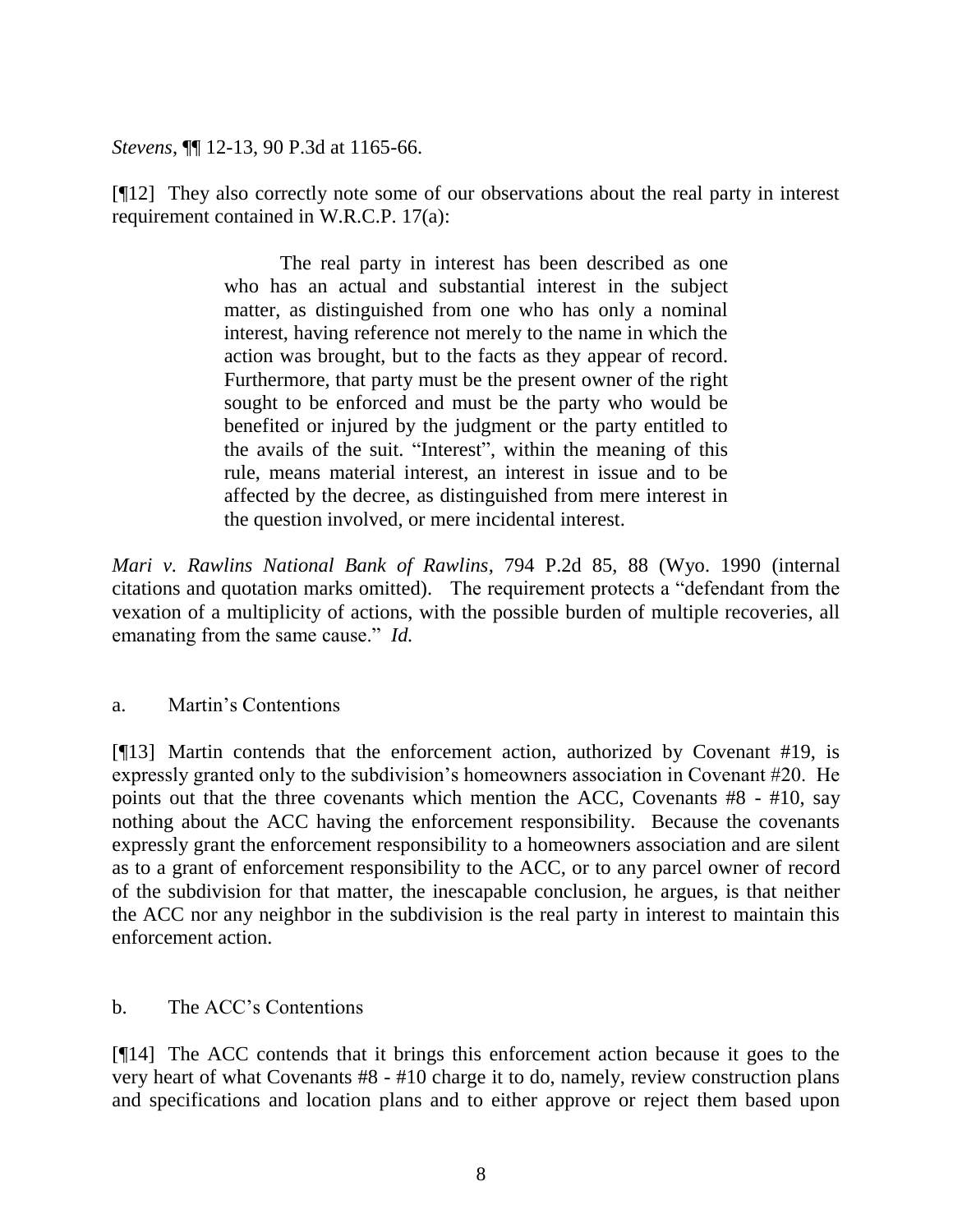quality of workmanship and terms of harmony of external design with existing structures and with respect to topography and finished-grade elevation. The ACC argues that we must read the covenants as a whole, not just a few isolated paragraphs, to determine whether the ACC has an actual and substantial interest in the enforcement responsibility, rather than a mere nominal interest. The ACC also calls our attention to *McLain v. Anderson*, 933 P.2d 468 (Wyo. 1997), in which several neighbors in a rural subdivision sued to enjoin alleged violations of certain protective covenants governing their subdivision. The protective covenants established, and granted the sole and exclusive right and authority to enforce covenant compliance to, an architectural control committee. We noted that the district court had recognized the neighbors' standing to bring the enforcement action. *Id* at 471. We did not raise the jurisdiction issue because the neighbors, rather than the architectural control committee, brought the enforcement action.

### c. Our Analysis

[¶15] All the language in the protective covenants is helpful in capturing the intention of the subdivision developer Hettich with respect to the enforcement responsibility. It is the clear tenor of the covenant language that the developer imposed restrictions upon the use of the parcels pursuant to a general plan of development for the benefit of every subsequent owner of a parcel. Covenant #19, which expressly authorizes enforcement litigation, does not limit that authority to a particular entity. Covenant #20, while granting to a homeowners association an enforcement responsibility, does not state that the association has "sole exclusive" enforcement responsibility. We acknowledge that the parcel owners have never formed a homeowners association. Our research reveals that many courts have held that "where lots in a subdivision are sold subject to common restrictive covenants such as to indicate a general plan or scheme, an express reservation of a right of enforcing such covenants does not conclusively negative an intent that such covenants were also for the benefit of and enforceable by other owners to whom such right of enforcement was not expressly granted." *Calvary Temple v. Taylor*, 288 S.W.2d 868, 873 (Tex. App. 1956). Our *McLain* decision accepts this position *sub silentio*. *See also Southwest Petroleum Co. v. Logan*, 71 P.2d 759 (Okla. 1937).

[¶16] We have also looked to our precedent to more clearly understand the reason and purpose for which the real party in interest requirement exists. In particular, Justice Blume provides illumination in this passage from *Larsen v. Sjogren*, 67 Wyo. 447, 470- 71, 226 P.2d 177, 184-85 (1951):

> In *Sturgis v. Baker*, 43 Or. 236, 241, 72 P. 744, 746, the court stated: "The statute requiring that every action shall be prosecuted in the name of the real party in interest \* \* \* was enacted for the benefit of a party defendant, to protect him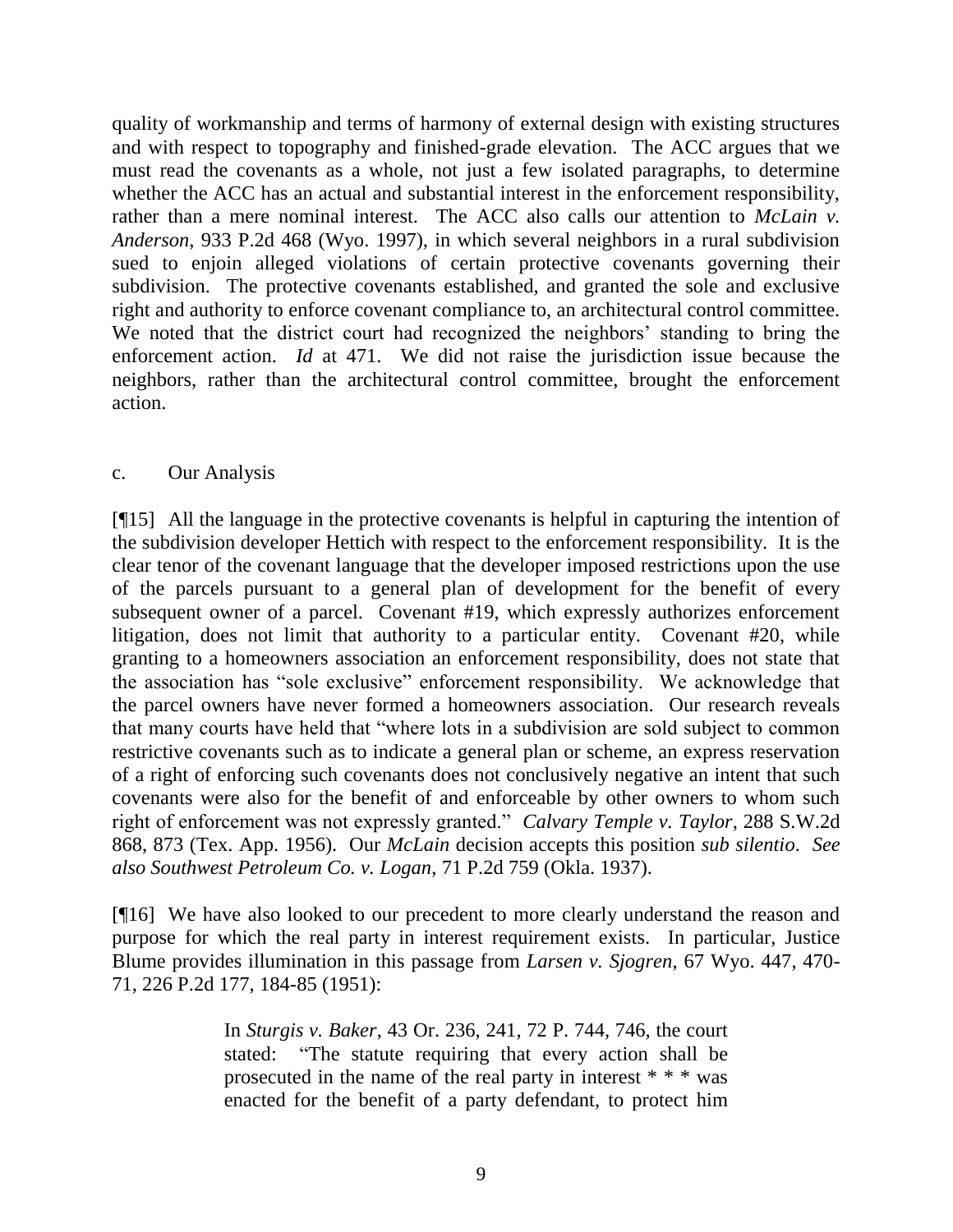from being again harassed for the same cause. But if not cut off from any just offset or counterclaim against the demand, and a judgment in behalf of the party suing will fully protect him when discharged, then is his concern at an end." In *Rullman v. Rullman*, 81 Kan. 521, 106 P. 52, 53, the court stated: "The relation between these parties (plaintiff and others) is of little concern to the defendant debtor if he has the opportunity to make all of his defenses, and will be protected by a payment to the one bringing the action." In *Meyers v. Bank of Am. Nat. Trust & Savings Ass'n*, Cal.App., 69 P.2d 868, 869; 11 Cal.2d 92, 77 P.2d 1084, the court states: "The law is settled that a defendant has a right to have a cause of action against him prosecuted by the real party in interest (section 367, Code Civ. Proc.), but this right ends when (1) a judgment for or against the nominal plaintiff will protect him from any action upon the same demand by another, and (2) when as against the nominal plaintiff he may assert all defenses and counterclaims available to him, were the claim prosecuted by the real owner (*Giselman v. Starr*, 106 Cal. 651, 657, 40 P. 8; *Mosier v. Suburban Estates, Inc., Ltd*., 137 Cal.App. 574, 575, 31 P.2d 209, 20 Cal.Jur. 490). In the present case plaintiff was present in court, testified that he had been indemnified in full and had assigned his claim to the United States Guarantee Company, who was also represented in court by its attorneys. Hence defendants were fully protected from any future claim against them by either plaintiff or his assignee and could have urged in the present case any and all defenses which they might have presented, had the suit been brought in the name of the plaintiff's assignee, United States Guarantee Company." See further on this subject 39 Am.Juris. 871, and 47 C.J. 33-34 and numerous cases cited. The situation in the case at bar is not dissimilar to the situation in the California case last cited. Appellants were able to set up all the defenses which they had in the suit that was brought herein. All the parties who could have any possible interest against them in the matter in controversy were in court. They not alone brought the suit- in the name of the plaintiffs, mentioning the partners by name--to support the right of the actual plaintiffs herein, but each of the partners testified in the case, so that if either Arnold Larsen individually, or the new partnership separately, were to claim any right against the appellants by reason of the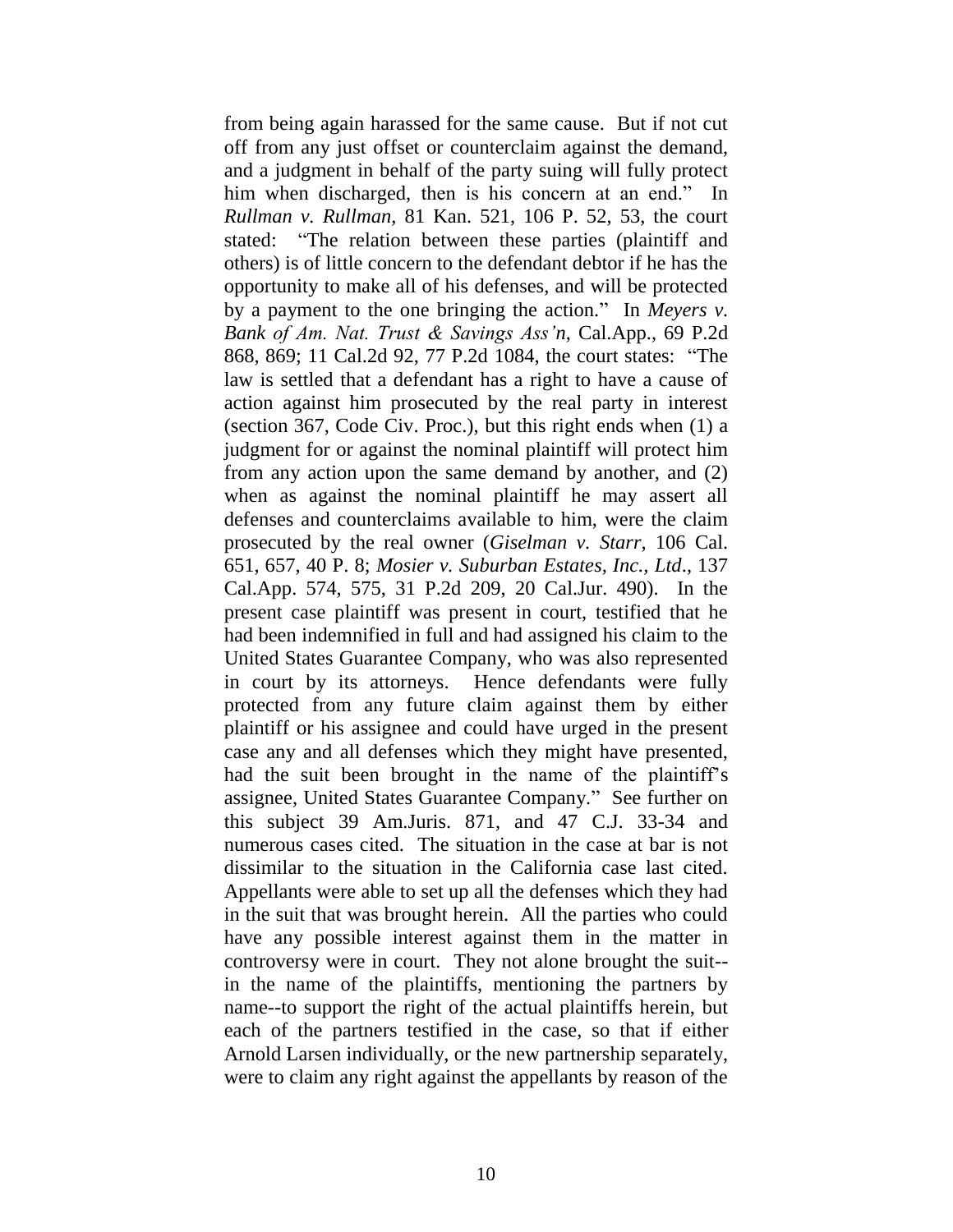lease or option herein, they would be fully estopped to do so. Hence appellants were fully protected.

*See also Wausau Tile, Inc. v. County Concrete Corp.,* 593 N.W.2d 445, 454 (Wis. 1999); *Kearns v. Michigan Iron & Coke Co.*, 66 N.W.2d 230, 232-33 (Mich. 1954).

[¶17] In the instant case, several owners of parcels in the Four "H" Ranch Subdivision testified in support of the ACC"s enforcement action. Martin asserted all defenses available to him if the enforcement action were prosecuted by a homeowners association or individual parcel owners. If a homeowners association or one or more parcel owners were in the future to claim an enforcement right against Martin for covenant violations litigated in the instant action, they would be estopped to do so. The judgment in this action protects Martin from any enforcement action upon the same demand by another. Martin's concern about the real party in interest is at an end under these circumstances. The reason and purpose of the real party in interest requirement have been satisfied in this case.

[¶18] For the above and foregoing reasons, we hold that the district court did not err in denying Martin"s motion to dismiss.

# **3. Whether Construction of Building A Double Prime and Building B was Incomplete**

[¶19] We have examined all of the properly admissible evidence in this record, giving due regard to the district court's opportunity to assess the credibility of the witnesses and examine the exhibits. We have not reweighed disputed evidence. We have assumed that the evidence of the ACC is true and have given that party every reasonable inference that can fairly and reasonably be drawn from that evidence. We hold that the district court's findings of fact that the construction of Building A prime, Building A double prime, and Building B was incomplete are supported by the record. The district court's ultimate conclusion of law on this issue is correct.

# **4. Abuse of Discretion**

[¶20] We have carefully reviewed the district court's order for Martin to remove the buildings in question in light of this record and do not find that the district court ignored any material factor deserving significant weight. To the contrary, the court's conclusions were drawn from objective criteria and demonstrate the proper exercise of sound judgment with regard to what is right under the facts and circumstances appearing in this record.